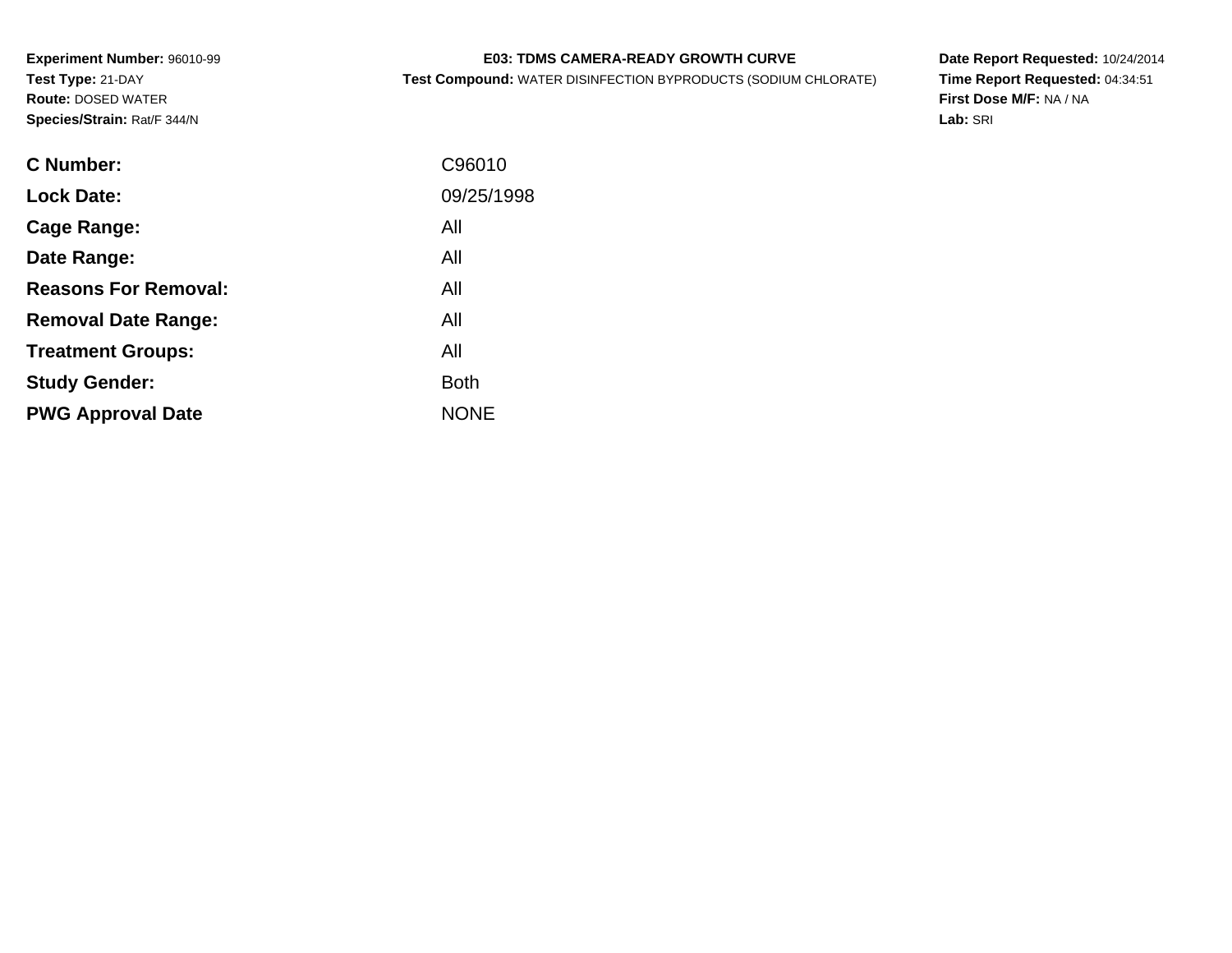## **E03: TDMS CAMERA-READY GROWTH CURVE**

**Test Compound:** WATER DISINFECTION BYPRODUCTS (SODIUM CHLORATE)

**Date Report Requested:** 10/24/2014**Time Report Requested:** 04:34:51**First Dose M/F:** NA / NA**Lab:** SRI

**MALE** 

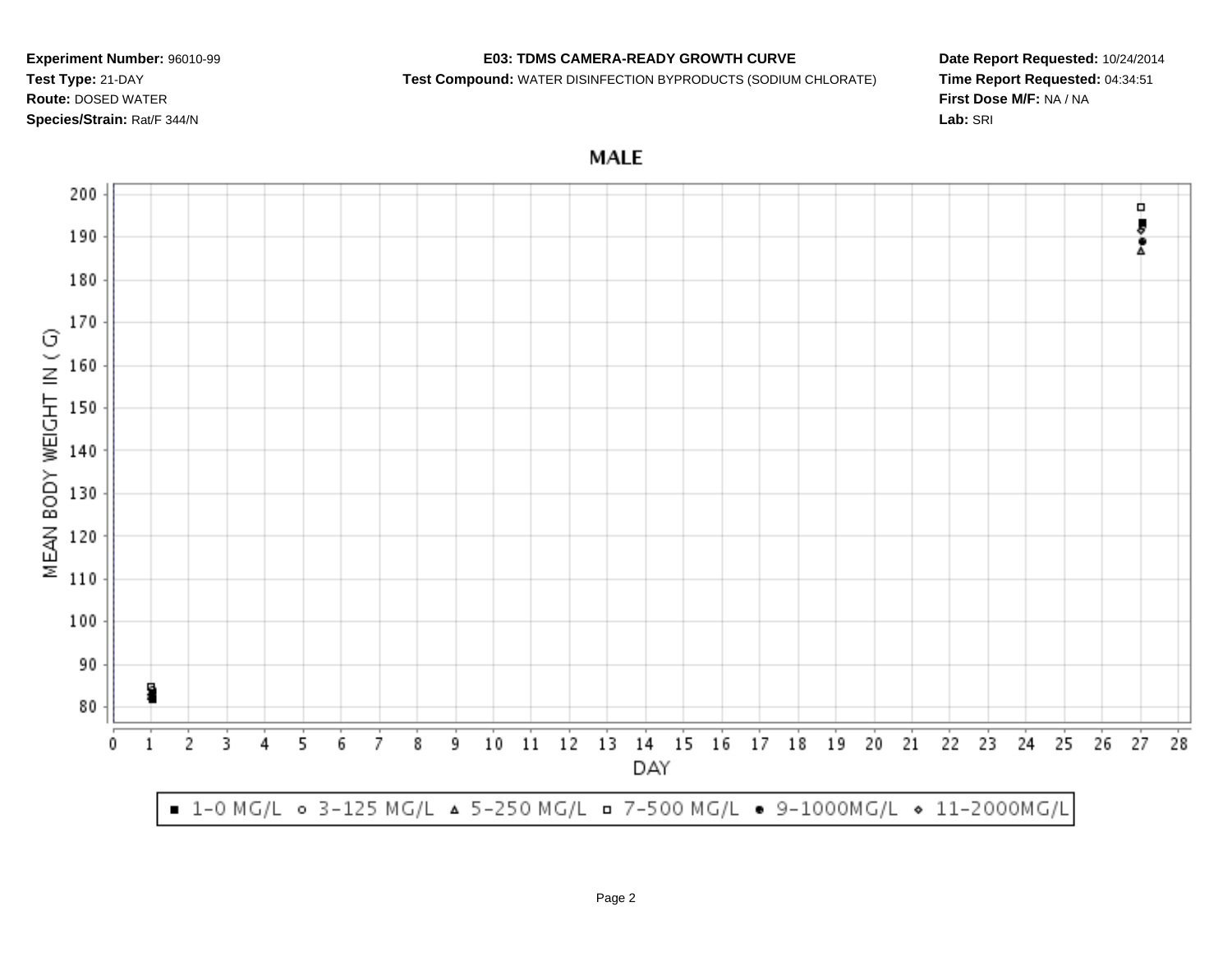## **E03: TDMS CAMERA-READY GROWTH CURVE**

**Test Compound:** WATER DISINFECTION BYPRODUCTS (SODIUM CHLORATE)

**Date Report Requested:** 10/24/2014**Time Report Requested:** 04:34:51**First Dose M/F:** NA / NA**Lab:** SRI

\*\*\*END OF MALE DATA\*\*\*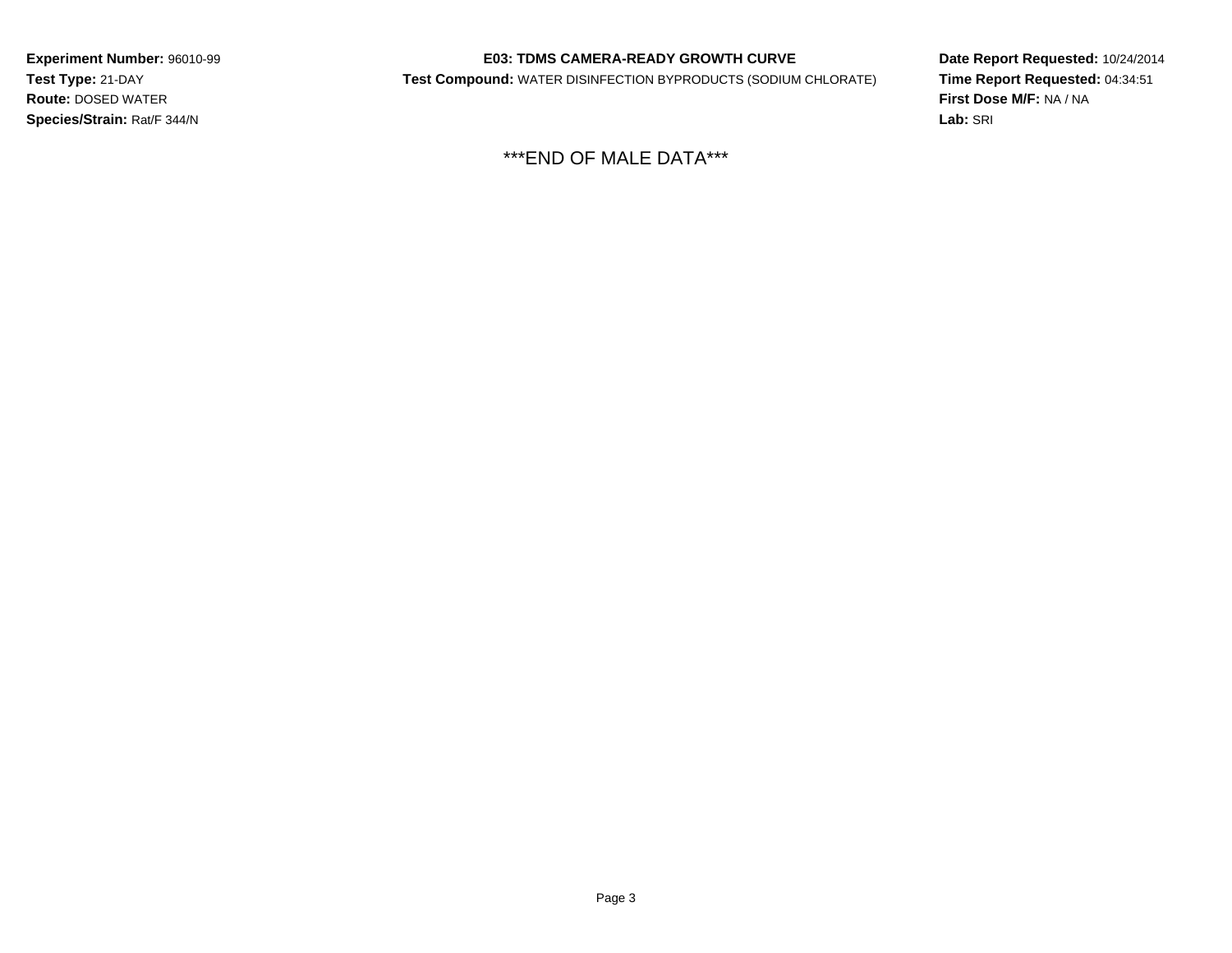## **E03: TDMS CAMERA-READY GROWTH CURVE**

**Test Compound:** WATER DISINFECTION BYPRODUCTS (SODIUM CHLORATE)

**Date Report Requested:** 10/24/2014**Time Report Requested:** 04:34:51**First Dose M/F:** NA / NA**Lab:** SRI

**FEMALE**